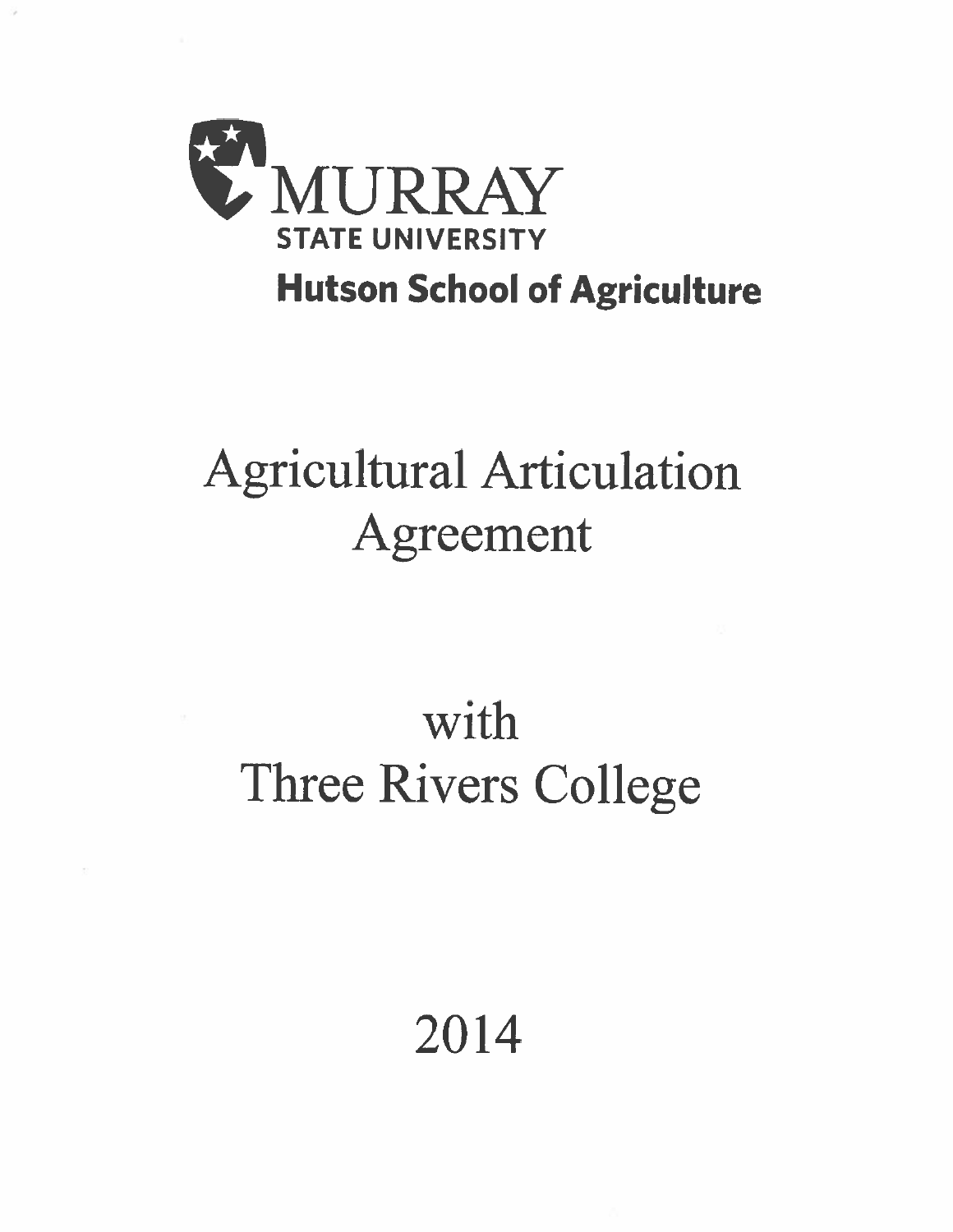### **Murray State University Contact List**

For assistance with the transfer process including admissions, housing, paying for college, etc., please contact the Murray State University Transfer Center at

Murray State University **Transfer Center** Toll-free: 1-855-668-8886 Phone: 270-809-3350 Fax: (270) 809-3411 Email: msu.transfercenter@murraystate.edu Website: http://www.murraystate.edu/Admissions/TransferCenterNewTransfer.aspx

For assistance with this articulation agreement or if you have specific questions about agriculture, please feel free to contact Murray State University Hutson School of Agriculture at

Murray State University Hutson School of Agriculture 103 S. Oakley Applied Science Building Murray, KY 42071-3345 Phone: (270) 809-3328 Fax: (270) 809-5454 Email:  $msu.ag@murravstate.edu$ Website: www.murraystate.edu/agr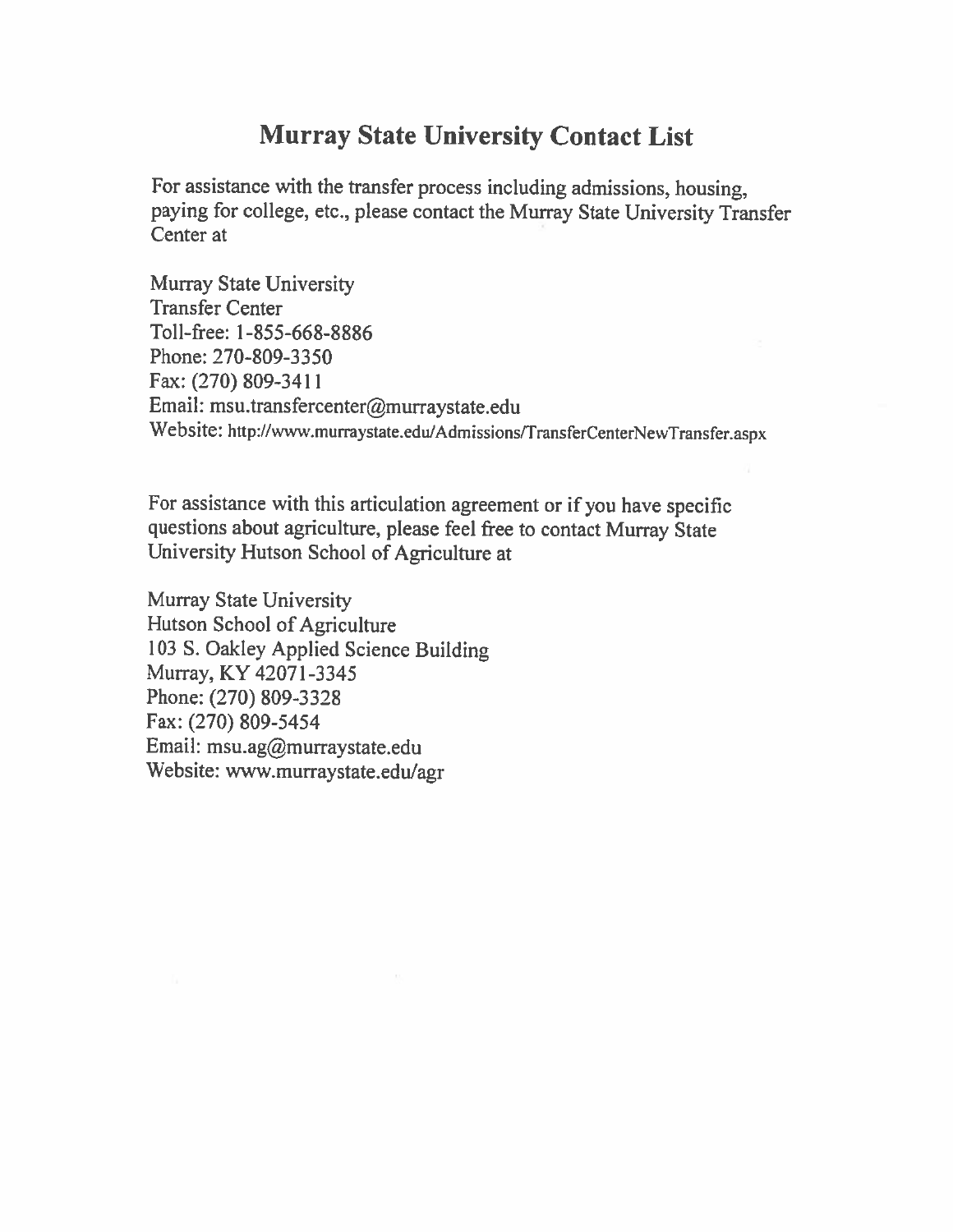

Office of the Dean 103 South Oakley Science Bldg. Murray, KY 42071-3345 270.809.3328 270.809.5454 fax

www.murraystate.edu/agr

July 15, 2014

MSU Agriculture – Where we know how to grow things...like enrollment!

On behalf of our faculty and staff, I would like to express our appreciation to the area community college faculty for working with us to develop articulation agreements to our academic degree options. At the same time, we would like to invite all the community college students to "come join us" as you continue your educational pursuits.

By definition, articulation is the "process by which one institution matches its courses or requirements to course work completed at another institution". Students may use this course articulation to assure that the courses they complete at the community college will not have to be repeated at Murray State. Additionally, the articulation agreements that have been developed contain a degree plan that includes the courses taken at the community college and the additional MSU classes and requirements that will have to be taken to complete a Bachelor of Science in Agriculture. It is our hope that these agreements will assist students in determining what courses will be required for graduation.

Hutson School of Agriculture at MSU recognizes the importance and the quality of the programs at the regional community and technical colleges. Many of our best students in the past years have come to us through transfer programs. It is our desire to create a seamless and "transfer friendly" agreement that will encourage students to continue their educational pursuits at our university and to become engaged in the respective agricultural career of their choice.

Please let us know if we can assist you in any way. You can contact the Hutson School of Agriculture at (270) 809-3328 or at msu.ag@murraystate.edu.

Come Join Us.

Dr. Tony Brannon, Dean MSU Hytson School of Agriculture

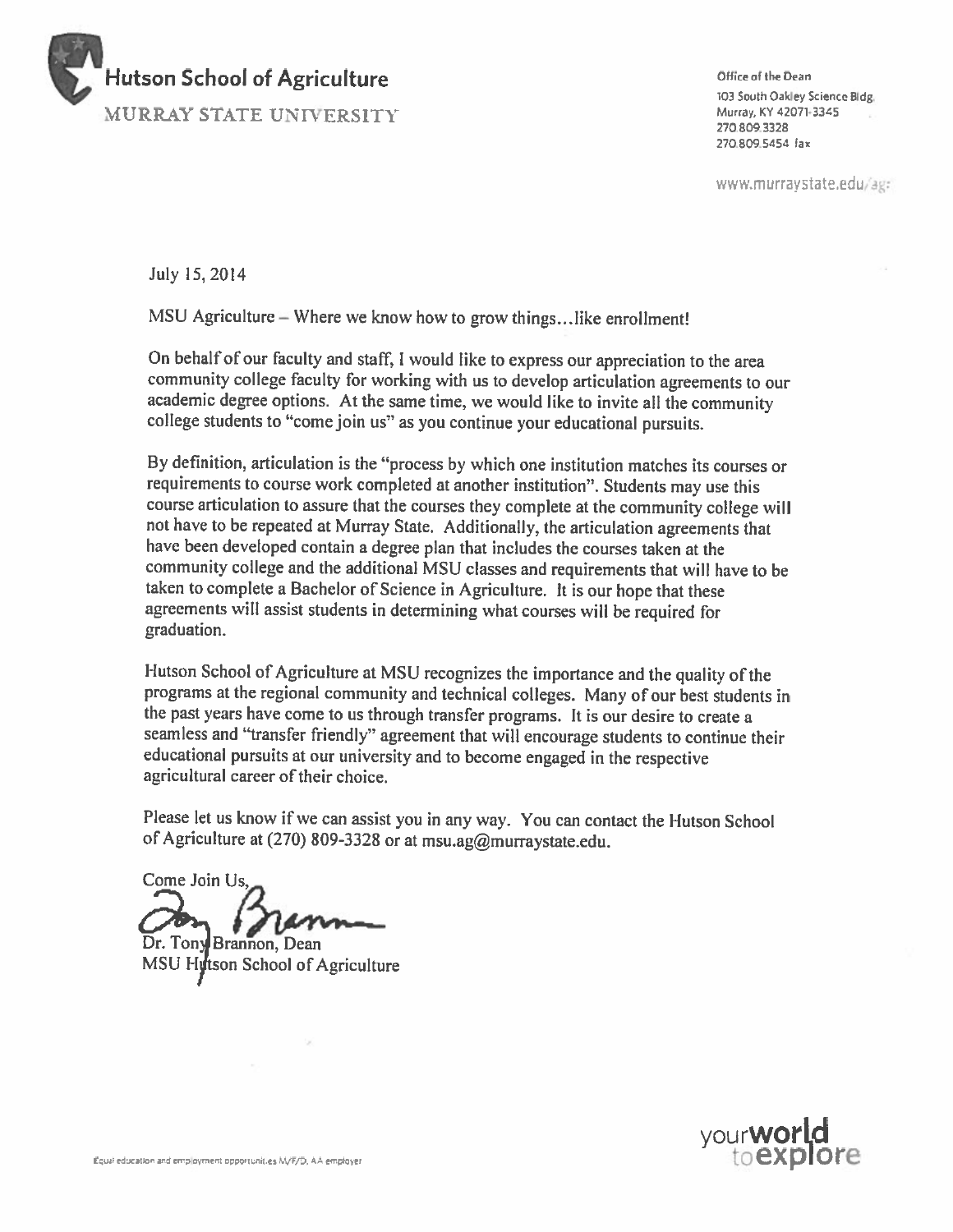#### **AGRICULTURAL ARTICULATION AGREEMENT**

#### **MURRAY STATE UNIVERSITY AND THREE RIVERS COLLEGE**

Whereas, Murray State University and the Hutson School of Agriculture wish to cooperate fully with Three Rivers College, and

- Whereas, the Three Rivers College Agriculture program provides quality higher education training to a growing number of agricultural students, and
- Whereas, agriculture students enrolled at Three Rivers College may wish to pursue a Bachelor of Science in Agriculture degree after completion of the program at Three Rivers College, and
- Whereas, Murray State University and the agriculture program are regionally and nationally recognized and can provide an excellent opportunity for students to obtain an economical, yet quality degree in agriculture, and
- Whereas, Murray State University provides a personal, hands-on quality education and has as its motto "large enough to serve you, small enough to know you", and
- Be it therefore resolved that Murray State University and Three Rivers College hereby enter into an agricultural articulation agreement as described in the attached curriculum agreements.

This agreement will serve as the official transfer agreement and will be accepted as written. Individual exceptions to this agreement will be accepted with the approval of both parties.

Murray State University Provo: Director. Transfer Center Registrar Λ Dean, Hutson/School of Agriculture

**Three Rivers College** MO President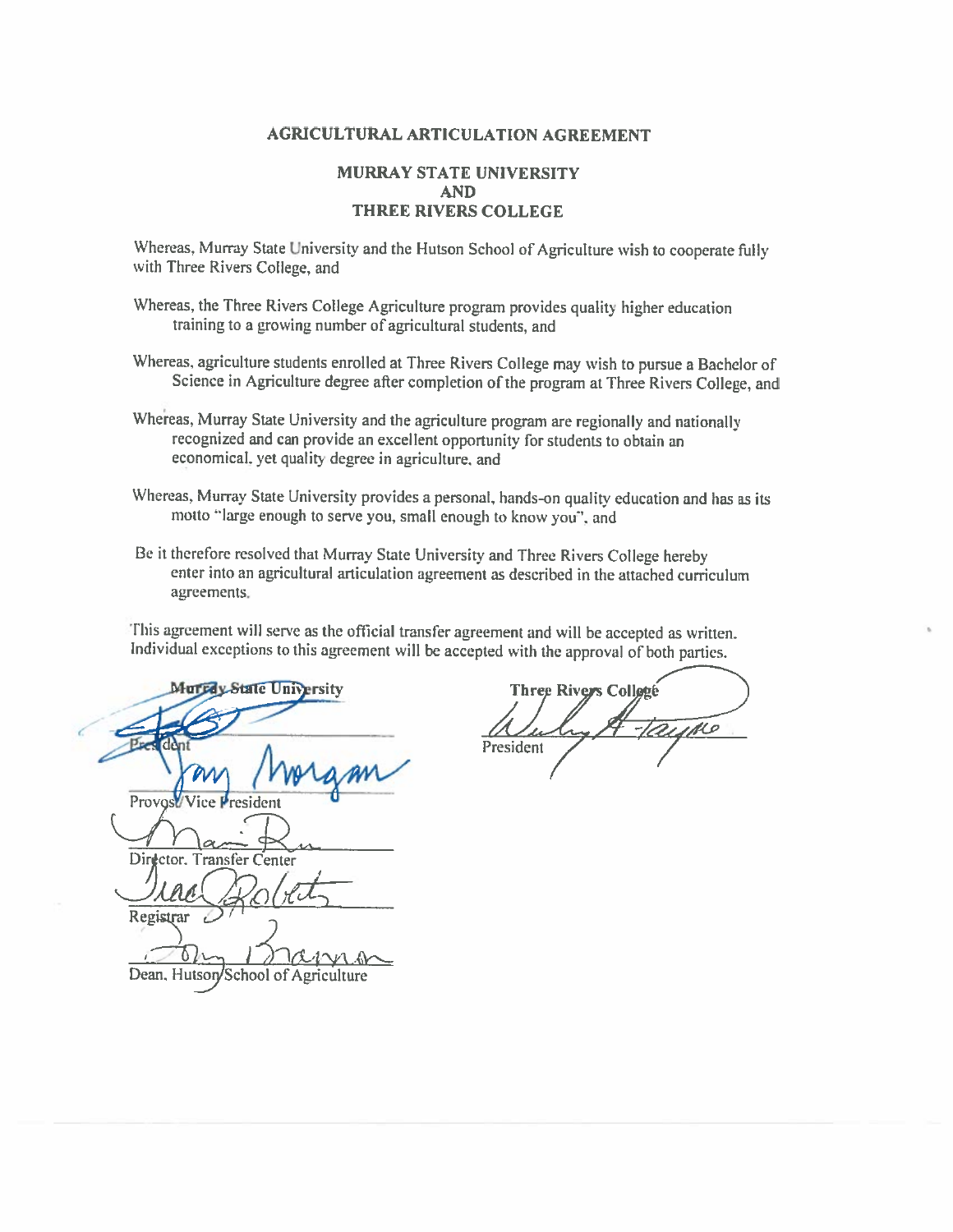#### MURRAY STATE UNIVERSITY HUTSON SCHOOL OF AGRICULTURE/ THREE RIVERS COLLEGE AA IN AGRICULTURE TO AGRICULTURAL EDUCATION

| <u>GERERAL EDUCATIONUNIVERSITT STUDIES COURSES</u> |                  |                                                        |                         |               |
|----------------------------------------------------|------------------|--------------------------------------------------------|-------------------------|---------------|
| Dept.                                              | No.              | <b>Description</b>                                     | Hrs.                    | Gr.           |
|                                                    |                  |                                                        |                         |               |
|                                                    |                  | ORAL AND WRITTEN COMMUNICATION                         |                         | 7 HRS         |
| <b>ENG</b>                                         | 105              | $TRC - ENGI11$ (3) &                                   |                         |               |
|                                                    |                  | ENG 112 $(3)^1$                                        | 46                      |               |
| <b>COM</b>                                         | 161              | $TRC-SCOM$ 110 (3) <sup>1</sup>                        | 3                       |               |
|                                                    |                  |                                                        |                         |               |
|                                                    |                  | SCI. INQUIRY, METHODS, QUANT. SKILLS                   |                         | <b>12 HRS</b> |
| <b>MAT</b>                                         | 140              | $TRC - MATH$ 163 (3) <sup>1</sup>                      | 43                      |               |
| <b>CHE</b>                                         | 105              | TRC-CHEM 111 (5)                                       | 45                      |               |
| <b>BIO</b>                                         | 101              | $\overline{\text{TRC}} - \text{BIOL}$ 101 (5)          | 45                      |               |
|                                                    |                  |                                                        |                         |               |
|                                                    |                  | <b>WORLD'S HISTORICAL LITERARY &amp; PHILOSOPHICAL</b> |                         |               |
| <b>TRADITIONS</b>                                  |                  |                                                        |                         | <b>6 HRS</b>  |
| CIV <sup>1</sup>                                   | 201              | TRC-HIST 111 or                                        | $\overline{3}$          |               |
|                                                    |                  | HIST 112 <sub>(3)</sub>                                |                         |               |
| <b>HUM</b>                                         | $\overline{211}$ | TRC-HFA Elective (3)                                   | $\overline{3}$          |               |
|                                                    |                  |                                                        |                         |               |
|                                                    |                  | <b>GLOBAL AWARENESS AND CULT. DIVERSITY</b>            |                         | <b>3 HRS</b>  |
| <b>AGR</b>                                         | 353              | <b>TRC-VALU 190 (3)</b>                                | $\overline{3}$          |               |
|                                                    |                  |                                                        |                         |               |
|                                                    |                  | <b>SOCIAL AND SELF AWARENESS</b>                       |                         | <b>6 HRS</b>  |
| <b>EDP</b>                                         | 260              | Psychology of Human                                    | 3                       |               |
|                                                    |                  | Development                                            |                         |               |
| POL                                                | 140              | <b>TRC-GOVT 121</b>                                    | $\overline{\mathbf{3}}$ |               |
|                                                    |                  | National & State Govt.                                 |                         |               |
|                                                    |                  |                                                        |                         |               |
|                                                    |                  | UNIVERSITY STUDIES ELECTIVES                           |                         | <b>6 HRS</b>  |
|                                                    |                  | <b>Select One of the Following Courses:</b>            |                         |               |
| <b>BIO</b>                                         | 221              | Zoology                                                | 4                       |               |
| <b>BIO</b>                                         | 222              | Botany                                                 |                         |               |
| <b>CHE</b>                                         | 106              | Introductory Chemistry II                              |                         |               |
| GSC                                                | 199              | <b>Earth Science</b>                                   |                         |               |
|                                                    |                  |                                                        |                         |               |
| <b>ELECTIVE</b>                                    |                  | <b>TRC-HFA Elective</b>                                | 3                       |               |
|                                                    |                  | <b>40 HOURS OF UNIVERSITY STUDIES</b>                  |                         |               |
|                                                    |                  |                                                        |                         |               |

#### **GENERAL EDHCATION/UNIVERSITY STUDIES COURSES**

#### **AGRICULTURE CURRICULUM COURSES**

| Dept.                            | No.  | <b>Description</b>               | Hrs.           | Gr.           |
|----------------------------------|------|----------------------------------|----------------|---------------|
|                                  |      |                                  |                |               |
| <b>AGRICULTURE CORE COURSES*</b> |      |                                  |                | <b>26 HRS</b> |
| <b>AGR</b>                       | 100T | <b>Transitions</b>               |                |               |
| <b>AGR</b>                       | 100  | <b>TRC-AGRI 130 (3)</b>          | 3              |               |
| <b>AGR</b>                       | 130  | <b>TRC-AGRI 240 (3)</b>          | 3              |               |
| <b>AGR</b>                       | 133  | <b>Field Applications for Ag</b> | $\overline{2}$ |               |
| <b>AGR</b>                       | 160  | <b>TRC-AGRI 120 (4)</b>          | 34             |               |
| <b>AGR</b>                       | 170  | Intro. to Ag Systems Tech        | 3              |               |
| <b>AGR</b>                       | 199  | Contemporary Issues in Ag        | ٦              |               |
| <b>AGR</b>                       | 339  | Computer Applications for        |                |               |
|                                  |      | Ag                               | 3              |               |
| <b>AGR</b>                       | 345  | TRC-AGRI 110                     | 3              |               |

#### **AGRICULTURE CURRICULUM COURSES CONTINUED.**

|                                                      |                                                                                                                                          |                                                                 | ----                                            |               |  |  |  |
|------------------------------------------------------|------------------------------------------------------------------------------------------------------------------------------------------|-----------------------------------------------------------------|-------------------------------------------------|---------------|--|--|--|
| Dept.                                                | No.                                                                                                                                      | <b>Description</b>                                              | Hrs.                                            | Gr.           |  |  |  |
| <b>AGR</b>                                           | 399                                                                                                                                      | TRC-AGRI 194                                                    | $\mathbf{I}$                                    |               |  |  |  |
| <b>AGR</b>                                           | 599                                                                                                                                      | <b>Ag Senior Capstone</b>                                       | 1                                               |               |  |  |  |
|                                                      |                                                                                                                                          | <b>AGRICULTURAL EDUCATION OPTION</b>                            |                                                 | <b>24 HRS</b> |  |  |  |
| AED                                                  | 104                                                                                                                                      | Ag Ed, Leadership and Life                                      |                                                 |               |  |  |  |
|                                                      |                                                                                                                                          | Knowledge <sup>1</sup>                                          |                                                 |               |  |  |  |
| <b>AGR</b>                                           | 337                                                                                                                                      | Ag Sales & Merchandising                                        | $rac{3}{3}$                                     |               |  |  |  |
|                                                      |                                                                                                                                          | OR                                                              |                                                 |               |  |  |  |
| <b>AGR</b>                                           | 433                                                                                                                                      |                                                                 |                                                 |               |  |  |  |
|                                                      | 360                                                                                                                                      | Farm Management                                                 | $rac{3}{3}$                                     |               |  |  |  |
| <b>AGR</b>                                           |                                                                                                                                          | <b>Greenhouse Management</b>                                    |                                                 |               |  |  |  |
| <b>AGR</b>                                           | 372                                                                                                                                      | <b>Agricultural Metal</b>                                       |                                                 |               |  |  |  |
|                                                      |                                                                                                                                          | Processes                                                       | 3                                               |               |  |  |  |
| <b>AGR</b>                                           | 570                                                                                                                                      | <b>Agricultural Systems Tech</b>                                |                                                 |               |  |  |  |
|                                                      |                                                                                                                                          | Lab Management                                                  | 3                                               |               |  |  |  |
|                                                      |                                                                                                                                          |                                                                 |                                                 |               |  |  |  |
|                                                      |                                                                                                                                          | SELECT ONE OF THE FOLLOWING COURSES:                            |                                                 |               |  |  |  |
| <b>AGR</b>                                           | 303                                                                                                                                      | <b>Advanced Horse Science</b>                                   | 3                                               |               |  |  |  |
| <b>AGR</b>                                           | 321                                                                                                                                      | <b>Poultry Science</b>                                          |                                                 |               |  |  |  |
| AGR                                                  | 325                                                                                                                                      | <b>Small Animal Science</b>                                     |                                                 |               |  |  |  |
| AGR                                                  | 461                                                                                                                                      | <b>Plant Propagation</b>                                        | $\begin{array}{c} 3 \\ 3 \\ 3 \\ 3 \end{array}$ |               |  |  |  |
| <b>AGR</b>                                           | 471                                                                                                                                      | App for Precision Ag                                            |                                                 |               |  |  |  |
| <b>AGR</b>                                           | 555                                                                                                                                      | <b>Advanced Soil Fertility</b>                                  | $\overline{3}$                                  |               |  |  |  |
| <b>AGR</b>                                           | 573                                                                                                                                      | <b>Ag Processing Systems</b>                                    | $\overline{3}$                                  |               |  |  |  |
|                                                      |                                                                                                                                          | <b>SELECT ONE OF THE FOLLOWING COURSES:</b>                     |                                                 |               |  |  |  |
| <b>AGR</b>                                           | 362                                                                                                                                      | <b>Floral Design</b>                                            | 3                                               |               |  |  |  |
| <b>AGR</b>                                           | 364                                                                                                                                      | Nursery Management                                              | 3                                               |               |  |  |  |
| AGR                                                  | 367                                                                                                                                      | Residential Landscape                                           |                                                 |               |  |  |  |
|                                                      |                                                                                                                                          | Design                                                          | 3                                               |               |  |  |  |
| <b>AGR</b>                                           | <b>Landscape Construction</b><br>368                                                                                                     |                                                                 | $\overline{3}$                                  |               |  |  |  |
|                                                      |                                                                                                                                          | <b>SELECT ONE OF THE FOLLOWING COURSES:</b>                     |                                                 |               |  |  |  |
| <b>AGR</b>                                           | 300                                                                                                                                      | <b>Animal Nutrition</b>                                         | 3                                               |               |  |  |  |
| <b>AGR</b>                                           | 301                                                                                                                                      | Livestock Judging                                               |                                                 |               |  |  |  |
| <b>AGR</b>                                           | 302                                                                                                                                      | <b>Horse Science</b>                                            | $\begin{array}{c}\n 3 \\ 3 \\ 3 \\ \end{array}$ |               |  |  |  |
| <b>AGR</b>                                           | 311                                                                                                                                      | <b>Beef Science</b>                                             |                                                 |               |  |  |  |
| <b>AGR</b>                                           | 326                                                                                                                                      | <b>Swine Science</b>                                            |                                                 |               |  |  |  |
|                                                      |                                                                                                                                          | PROFESSIONAL EDUCATION COURSES                                  |                                                 | <b>31 HRS</b> |  |  |  |
| <b>AED</b>                                           | 380                                                                                                                                      | Ag Ed, Extension, and                                           |                                                 |               |  |  |  |
|                                                      |                                                                                                                                          | Leadership <sup>1</sup>                                         | 3                                               |               |  |  |  |
| <b>AED</b>                                           | 501                                                                                                                                      | <b>Methods of Teaching Ag</b>                                   | 6                                               |               |  |  |  |
|                                                      |                                                                                                                                          | Education <sup>1,3,4</sup>                                      |                                                 |               |  |  |  |
| CTE                                                  | 502                                                                                                                                      | <b>Assessment and Curricula</b>                                 |                                                 |               |  |  |  |
|                                                      |                                                                                                                                          | in CTE                                                          | 3                                               |               |  |  |  |
| <b>HEA</b>                                           | 195                                                                                                                                      | First Aid & Safety                                              | $\overline{2}$                                  |               |  |  |  |
| <b>SEC</b>                                           | 421                                                                                                                                      | <b>Student Teaching in</b>                                      |                                                 |               |  |  |  |
|                                                      |                                                                                                                                          | Secondary School                                                | 14                                              |               |  |  |  |
| <b>SED</b>                                           | 300                                                                                                                                      | <b>Education Students with</b>                                  |                                                 |               |  |  |  |
|                                                      |                                                                                                                                          | <b>Disabilities</b>                                             | 3                                               |               |  |  |  |
| With a grade of $B$ or better                        |                                                                                                                                          |                                                                 |                                                 |               |  |  |  |
|                                                      |                                                                                                                                          |                                                                 |                                                 |               |  |  |  |
|                                                      | <sup>2</sup> AGR 199 will fulfill both the agriculture core & university studies<br><sup>3</sup> Admission to Teacher Education required |                                                                 |                                                 |               |  |  |  |
| <sup>4</sup> Must be repeated for a total of 6 hours |                                                                                                                                          |                                                                 |                                                 |               |  |  |  |
|                                                      |                                                                                                                                          | *Additional requirements for admission to teacher education and |                                                 |               |  |  |  |
|                                                      |                                                                                                                                          |                                                                 |                                                 |               |  |  |  |
|                                                      |                                                                                                                                          | student teaching must be met.                                   |                                                 |               |  |  |  |

**ELECTIVES FROM TRC** 

AGRI 232 (3), AGRI Electives (6), HFA Elective (3), HPER 110  $(2)$ , CPST 290 $(1)$ 

\*Students must complete at least 42 hours of upper-level courses at Murray State University.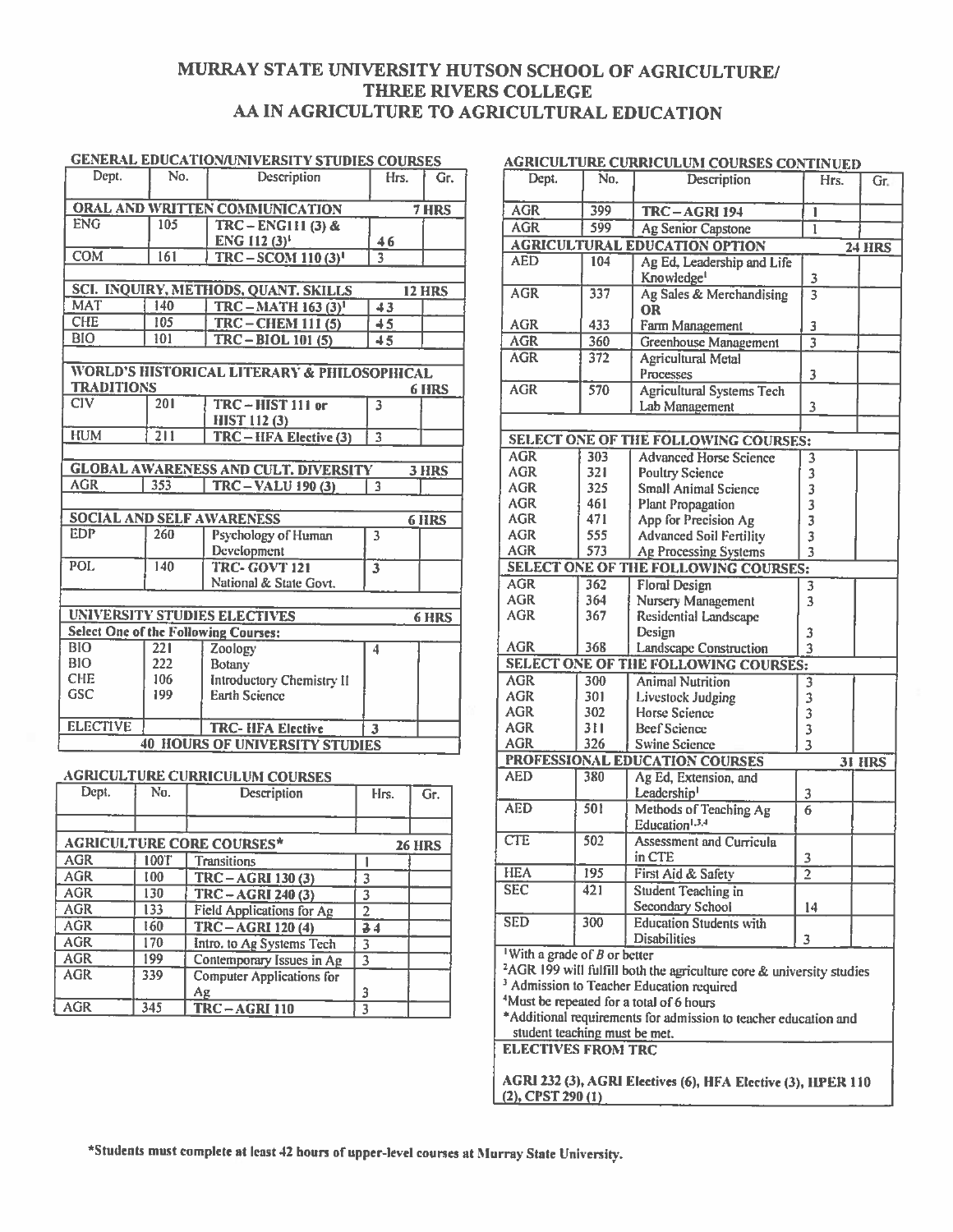#### MURRAY STATE UNIVERSITY HUTSON SCHOOL OF AGRICULTURE/ **THREE RIVERS COLLEGE** AA IN AGRICULTURE TO AGRICULTURAL SYSTEMS TECHNOLOGY CURRICULUM

| Dept.      | No. | <b>Description</b>                          | Hrs.                    | Gr.              |
|------------|-----|---------------------------------------------|-------------------------|------------------|
|            |     |                                             |                         |                  |
|            |     | ORAL AND WRITTEN COMMUNICATION              |                         | <b>7 HRS</b>     |
| <b>ENG</b> | 105 | TRC – ENG111 (3) &                          |                         |                  |
|            |     | ENG <sub>112(3)</sub>                       | 46                      |                  |
| <b>COM</b> | 161 | TRC-SCOM 110 (3)                            | 3                       |                  |
|            |     |                                             |                         |                  |
|            |     | SCI. INQUIRY, METHODS, QUANT. SKILLS        |                         | <b>12/13 HRS</b> |
| <b>MAT</b> | 140 | <b>TRC-MATH 163 (3)</b>                     | 43                      |                  |
| <b>CHE</b> | 105 | $TRC - CHEM$ $H1$ (5)                       | 45                      |                  |
| <b>BIO</b> | 101 | TRC-BIOL 101 (5)                            | 45                      |                  |
|            |     |                                             |                         |                  |
|            |     | WORLD HISTORICAL LIT. AND PHILOSOPHY        |                         | <b>6 HRS</b>     |
| <b>CIV</b> | 201 | TRC-HIST 111 or                             | 3                       |                  |
|            |     | <b>HIST 112 (3)</b>                         |                         |                  |
| <b>HUM</b> | 211 | TRC - HFA Elective (3)                      | $\overline{3}$          |                  |
|            |     |                                             |                         |                  |
|            |     | <b>GLOBAL AWARENESS AND CULT. DIVERSITY</b> |                         | <b>3 HRS</b>     |
| <b>AGR</b> | 353 | TRC - VALU 190 (3)                          | $\overline{\mathbf{3}}$ |                  |
|            |     |                                             |                         |                  |
|            |     | <b>SOCIAL AND SELF AWARENESS</b>            |                         | <b>6 HRS</b>     |
|            |     | <b>TRC</b> – Social Science                 | $\overline{\mathbf{3}}$ |                  |
|            |     | Elective (3)                                |                         |                  |
| POL        | 140 | <b>TRC-GOVT 121(3)</b>                      | 3                       |                  |
|            |     |                                             |                         |                  |
|            |     | <b>UNIVERSITY STUDIES ELECTIVES</b>         |                         | <b>6 HRS</b>     |
|            |     | <b>TRC-HFA Elective</b>                     | 3                       |                  |
|            |     | <b>TRC-HFA Elective</b>                     | $\overline{\mathbf{3}}$ |                  |
|            | 41  | <b>HOURS OF UNIVERSITY STUDIES</b>          |                         |                  |

#### **GENERAL EDUCATION/UNIVERSITY STUDIES COURSES**

#### **AGRICULTURE CURRICULUM COURSES**

| Dept.                                                | No.                                                | Description<br>Hrs.                    |                           | Gr.           |  |
|------------------------------------------------------|----------------------------------------------------|----------------------------------------|---------------------------|---------------|--|
|                                                      |                                                    | <b>AGRICULTURE CORE COURSES*</b>       |                           | <b>26 HRS</b> |  |
| <b>AGR</b>                                           | 100T                                               | Transitions                            | ł                         |               |  |
| <b>AGR</b>                                           | 100                                                | TRC-AGRI 130 (3)                       | 3                         |               |  |
| <b>AGR</b>                                           | 130                                                | TRC - AGRI 240 (3)                     | $\overline{\mathbf{3}}$   |               |  |
| <b>AGR</b>                                           | 133                                                | <b>Field Applications for Ag</b>       | $\overline{\mathbf{2}}$   |               |  |
| <b>AGR</b>                                           | 160                                                | <b>TRC-AGRI 120 (4)</b>                | $\overline{34}$           |               |  |
| <b>AGR</b>                                           | 170                                                | Intro. to Ag Systems Tech              | $\overline{3}$            |               |  |
| <b>AGR</b>                                           | 199                                                | Contemporary Issues in Ag              | $\overline{\overline{3}}$ |               |  |
| <b>AGR</b>                                           | 339                                                | <b>Computer Applications for</b>       |                           |               |  |
|                                                      |                                                    | Ag                                     | $\frac{3}{3}$             |               |  |
| <b>AGR</b>                                           | 345                                                | TRC-AGRI 110                           |                           |               |  |
| <b>AGR</b>                                           | 399                                                | TRC-AGRI 194 (1)                       | 1                         |               |  |
| <b>AGR</b>                                           | 599                                                | Ag Senior Capstone                     | Î                         |               |  |
|                                                      |                                                    |                                        |                           |               |  |
|                                                      |                                                    | <b>AG SYSTEMS TECH. OPTION COURSES</b> |                           | <b>24 HRS</b> |  |
| <b>AGR</b>                                           | 371                                                | Ag Bldg & Construction                 | 3                         |               |  |
| <b>AGR</b>                                           | 372                                                | <b>Ag Metal Processes</b>              | 3                         |               |  |
| <b>AGR</b>                                           | 377                                                | Ag Safety                              | 3                         |               |  |
| <b>AGR</b>                                           | 477                                                | <b>Ag Power Units</b><br><b>OR</b>     |                           |               |  |
| <b>AGR</b><br>577<br><b>Tractor Power Principles</b> |                                                    | 3                                      |                           |               |  |
|                                                      |                                                    | Approved Ag Systems Tech. Electives**  | 9                         |               |  |
| <b>AGR</b> Electives                                 |                                                    |                                        | 3                         |               |  |
|                                                      |                                                    |                                        |                           |               |  |
|                                                      |                                                    | <b>REQUIRED SUPPORT COURSES</b>        |                           | <b>6 HRS</b>  |  |
| <b>AGR</b>                                           | 471                                                | App in Precision Ag                    | $\overline{\mathbf{3}}$   |               |  |
| <b>AGR</b>                                           | 488                                                | Coop Ed/Internship                     | 3                         |               |  |
|                                                      |                                                    | OR SELECT TWO WITH ADVISOR'S APPROVAL  |                           |               |  |
| <b>AGR</b>                                           | 543                                                | Records Mgt & Reg Issues               | 3                         |               |  |
| <b>AGR</b>                                           | 571                                                | Adv. Precision Ag                      | $\overline{\overline{3}}$ |               |  |
| <b>AGR</b>                                           | 489                                                | Coop Ed/Internship                     | $\overline{\overline{3}}$ |               |  |
| <b>ITD</b>                                           | 102                                                | <b>CAD</b> Applications                | 3                         |               |  |
| ITD                                                  | 104                                                | <b>CAD App &amp; Design Comm</b>       | 4                         |               |  |
| ITD                                                  | 330                                                | <b>Machine Tool Processes</b>          | $\overline{4}$            |               |  |
| <b>TSM</b>                                           | 110                                                | <b>Electrical Systems I</b>            | 4                         |               |  |
|                                                      | <b>UNRESTRICTED ELECTIVES</b><br><b>23 HRS</b>     |                                        |                           |               |  |
|                                                      |                                                    |                                        |                           |               |  |
|                                                      | TRC-AGRI 232 (3), AGRI Elective (6), HPER 110 (2), |                                        |                           |               |  |
| CPST 290 (1)                                         |                                                    |                                        |                           |               |  |

\*Students must complete at least 42 hours of upper-level courses at Murray State University.

#### \*\* Approved Ag Systems Technology Electives

- AGR 379 Field Equipment Technology Management
- AGR 470 Soil and Water Engineering
- AGR 471 Applications in Precision Agriculture
- AGR 488 Cooperative Education/Internship
- AGR 489 Cooperative Education/Internship
- AGR 551 Selected Studies in Agriculture
- AGR 570 Ag Systems Technology Lab Management
- AGR 571 Advanced Precision Agriculture
- AGR 572 Advanced Metal Work
- AGR 573 Agriculture Processing Systems
- AGR 574 Agriculture Irrigation and Water
- AGR 575 Combine and Grain Handling Systems
- AGR 576 Agriculture Electrification Systems
- AGR 578 Research and Development of Agriculture Tractors and Equipment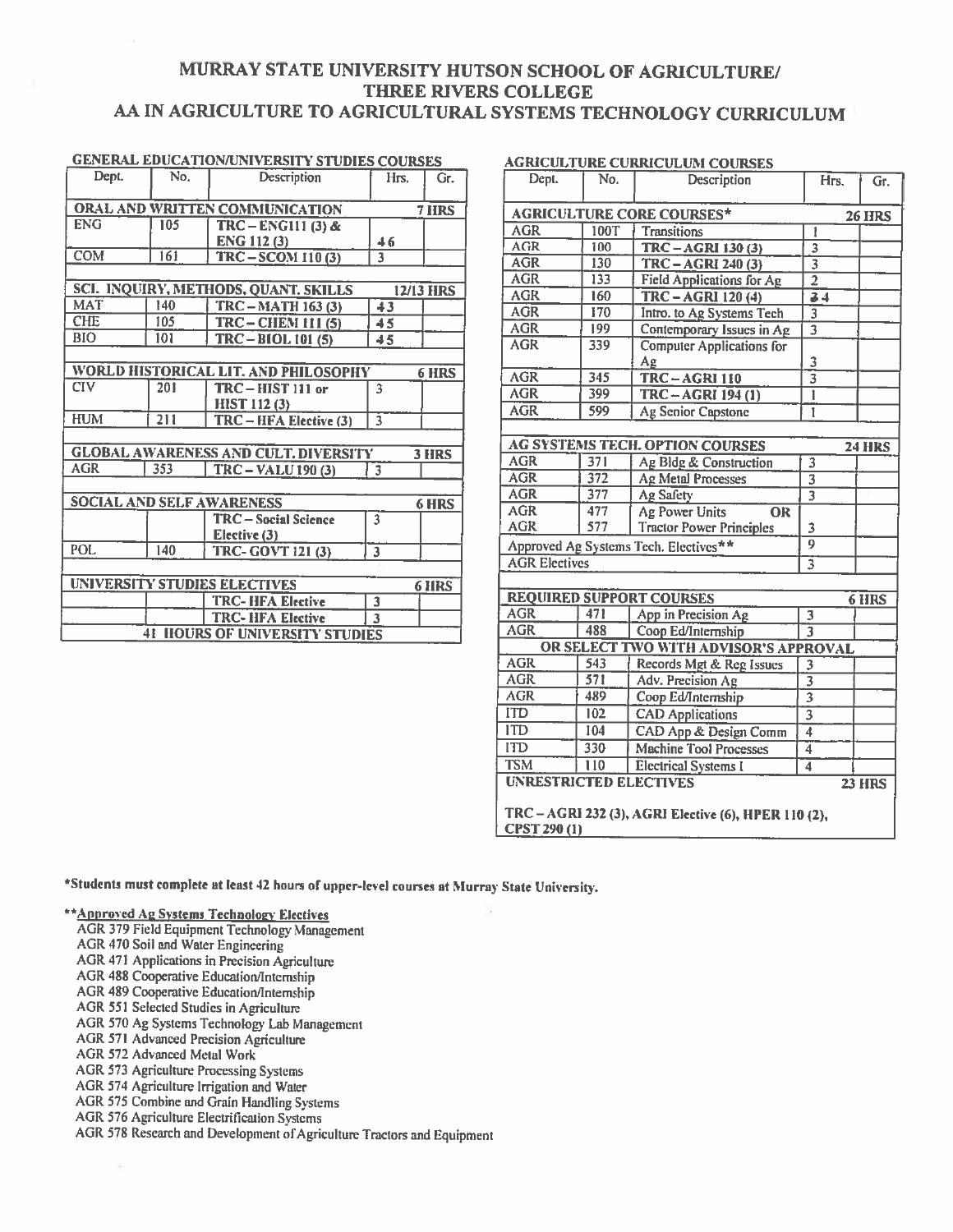#### MURRAY STATE UNIVERSITY HUTSON SCHOOL OF AGRICULTURE/ THREE RIVERS COLLEGE AA IN AGRICULTURE TO AGRISCIENCE TECHNOLOGY CURRICULUM

| <b>GENERAL EDUCATION/UNIVERSITY STUDIES COURSES</b> |                  |                                             |                         |  |               |
|-----------------------------------------------------|------------------|---------------------------------------------|-------------------------|--|---------------|
| Dept.                                               | No.              | Description                                 | Hrs.                    |  | Gr.           |
|                                                     |                  | ORAL AND WRITTEN COMMUNICATION              |                         |  | <b>7 HRS</b>  |
| <b>ENG</b>                                          | 105              | TRC – ENG111 (3) &                          |                         |  |               |
|                                                     |                  | ENG 112(3)                                  | 46                      |  |               |
| <b>COM</b>                                          | 161              | TRC-SCOM 110(3)                             | 3                       |  |               |
|                                                     |                  |                                             |                         |  |               |
|                                                     |                  | SCI. INQUIRY, METHODS, QUANT. SKILLS        |                         |  | <b>12 HRS</b> |
| <b>MAT</b>                                          | 140              | $TRC-MATH$ 163 (3)                          | 43                      |  |               |
| <b>CHE</b>                                          | 105              | <b>TRC-CHEM 111(5)</b>                      | 45                      |  |               |
| <b>BIO</b>                                          | 101              | <b>TRC-BIOL 101(5)</b>                      | 45                      |  |               |
|                                                     |                  |                                             |                         |  |               |
|                                                     |                  | <b>WORLD HISTORICAL LIT. AND PHILOSOPHY</b> |                         |  | <b>6 HRS</b>  |
| CIV                                                 | 201              | TRC-HIST 111 or                             | 3                       |  |               |
|                                                     |                  | HIST 112(3)                                 |                         |  |               |
| <b>HUM</b>                                          | $\overline{211}$ | TRC-HFA Elective (3)                        | 3                       |  |               |
|                                                     |                  |                                             |                         |  |               |
|                                                     |                  | <b>GLOBAL AWARENESS AND CULT. DIVERSITY</b> |                         |  | <b>3 HRS</b>  |
| <b>AGR</b>                                          | 353              | <b>TRC - VALU 190 (3)</b>                   | $\overline{3}$          |  |               |
|                                                     |                  |                                             |                         |  |               |
| <b>SOCIAL AND SELF AWARENESS</b>                    |                  |                                             |                         |  | <b>6 HRS</b>  |
|                                                     |                  | TRC-Social &                                | 3                       |  |               |
|                                                     |                  | <b>Behavioral Science</b>                   |                         |  |               |
|                                                     |                  | <b>Elective</b>                             |                         |  |               |
| POL                                                 | 140              | $TRC-GOVT121(3)$                            | $\overline{3}$          |  |               |
|                                                     |                  |                                             |                         |  |               |
|                                                     |                  | UNIVERSITY STUDIES ELECTIVES                |                         |  | <b>6 HRS</b>  |
| <b>ELECTIVE</b>                                     |                  | <b>TRC-HFA Elective</b>                     | 3                       |  |               |
| <b>ELECTIVE</b>                                     |                  | <b>TRC-HFA Elective</b>                     | $\overline{\mathbf{3}}$ |  |               |
| <b>40 HOURS OF UNIVERSITY STUDIES</b>               |                  |                                             |                         |  |               |

#### **AGRICULTURE CURRICULUM COURSES**

| Dept.                                                                      | No.        | <b>Description</b>                                               | Hrs.                                               | Gr.            |  |
|----------------------------------------------------------------------------|------------|------------------------------------------------------------------|----------------------------------------------------|----------------|--|
|                                                                            |            | <b>AGRICULTURE CORE COURSES</b>                                  |                                                    | <b>26 HRS</b>  |  |
| AGR                                                                        | 100T       | Transitions                                                      | 1                                                  |                |  |
| <b>AGR</b>                                                                 | 100        | $TRC - AGRI$ 130 (3)                                             | 3                                                  |                |  |
| <b>AGR</b>                                                                 | 130        | <b>TRC-AGRI 240 (3)</b>                                          | $\overline{\overline{3}}$                          |                |  |
| AGR                                                                        | 133        | <b>Field Applications for Ag</b>                                 | $\overline{2}$                                     |                |  |
| <b>AGR</b>                                                                 | 160        | <b>TRC-AGRI 120 (4)</b>                                          | $\overline{\overline{\overline{3}}\ \overline{4}}$ |                |  |
|                                                                            |            |                                                                  |                                                    |                |  |
| <b>AGR</b>                                                                 | 170        | Intro. to Ag Systems Tech                                        |                                                    |                |  |
| <b>AGR</b>                                                                 | 199        | Contemporary Issues in Ag                                        | 3                                                  |                |  |
| <b>AGR</b>                                                                 | 339        | <b>Computer Applications for</b>                                 |                                                    |                |  |
|                                                                            |            | Ag                                                               | 3                                                  |                |  |
| <b>AGR</b>                                                                 | 345        | TRC-AGRI 110                                                     | $\overline{\mathbf{3}}$                            |                |  |
| <b>AGR</b>                                                                 | 399        | TRC-AGRI 194 (1)                                                 | 1                                                  |                |  |
| <b>AGR</b>                                                                 | 599        | <b>Ag Senior Capstone</b>                                        | ī                                                  |                |  |
|                                                                            |            |                                                                  |                                                    |                |  |
|                                                                            |            | <b>AGRISCIENCE TECHNOLOGY OPTION</b>                             |                                                    | <b>24 HRS</b>  |  |
| <b>AGR</b>                                                                 | 377        | <b>Ag Safety</b>                                                 | $\overline{\mathbf{3}}$                            |                |  |
| <b>AGR</b>                                                                 | 433        | Farm Management                                                  | $\overline{3}$                                     |                |  |
| <b>AGR</b>                                                                 | 300        | <b>Ag Safety</b>                                                 | $\overline{\overline{3}}$                          |                |  |
|                                                                            | 301        | Livestock Judging and Eva                                        |                                                    |                |  |
| <b>SELECT</b>                                                              | 302        | <b>Horse Science</b>                                             |                                                    |                |  |
| <b>ONE</b>                                                                 | 311        | <b>Beef Science</b>                                              |                                                    |                |  |
|                                                                            | 312        | Dairy Science                                                    |                                                    |                |  |
|                                                                            | 321        | <b>Poultry Science</b>                                           |                                                    |                |  |
|                                                                            | 326        | <b>Swine Science</b>                                             |                                                    |                |  |
| <b>AGR</b>                                                                 | 330        | <b>Principles of Agribusiness</b>                                | $\overline{\overline{3}}$                          |                |  |
| <b>SELECT</b>                                                              | 333        | <b>Agribusiness Records</b>                                      |                                                    |                |  |
| <b>ONE</b>                                                                 | 337        | <b>Agricultural Marketing</b>                                    |                                                    |                |  |
| <b>AGR</b>                                                                 | 360        | Greenhouse, Production                                           | 3                                                  |                |  |
|                                                                            | 461        | Plant Propagation                                                |                                                    |                |  |
| <b>SELECT</b>                                                              | 542        | <b>Plant Breeding I</b>                                          |                                                    |                |  |
| ONE<br><b>AGR</b>                                                          | 549<br>372 | Weeds & Their Control                                            | $\overline{3}$                                     |                |  |
|                                                                            | 379        | <b>Agricultural Metal Process</b><br><b>Field Equipment Tech</b> |                                                    |                |  |
| <b>SELECT</b>                                                              | 470        | Soil & Water Engineering                                         |                                                    |                |  |
| <b>ONE</b>                                                                 | 477        | <b>Agricultural Power Units</b>                                  |                                                    |                |  |
|                                                                            | 576        | <b>Agricultural Electrification</b>                              |                                                    |                |  |
|                                                                            | 577        | <b>Tractor Power Principles</b>                                  |                                                    |                |  |
|                                                                            |            | <b>Advisor Approved AGR Electives (elective hours</b>            | $0 - 9$                                            |                |  |
|                                                                            |            | are dependent upon emphasis chosen)                              |                                                    |                |  |
|                                                                            |            |                                                                  |                                                    |                |  |
|                                                                            |            | <b>REQUIRED EMPHASIS COURSES</b>                                 | 21-22 HRS                                          |                |  |
|                                                                            |            | **** SEE ADVISOR FOR EMPHASIS AREA ****                          |                                                    |                |  |
| <b>UNRESTRICTED ELECTIVES</b>                                              |            |                                                                  |                                                    | <b>8-9 HRS</b> |  |
| TRC-AGRI 232 (3), AGRI Electives (6), HPER 110 (2),<br><b>CPST 290 (1)</b> |            |                                                                  |                                                    |                |  |

\*Students must complete at least 42 hours of upper-level courses at Murray State University.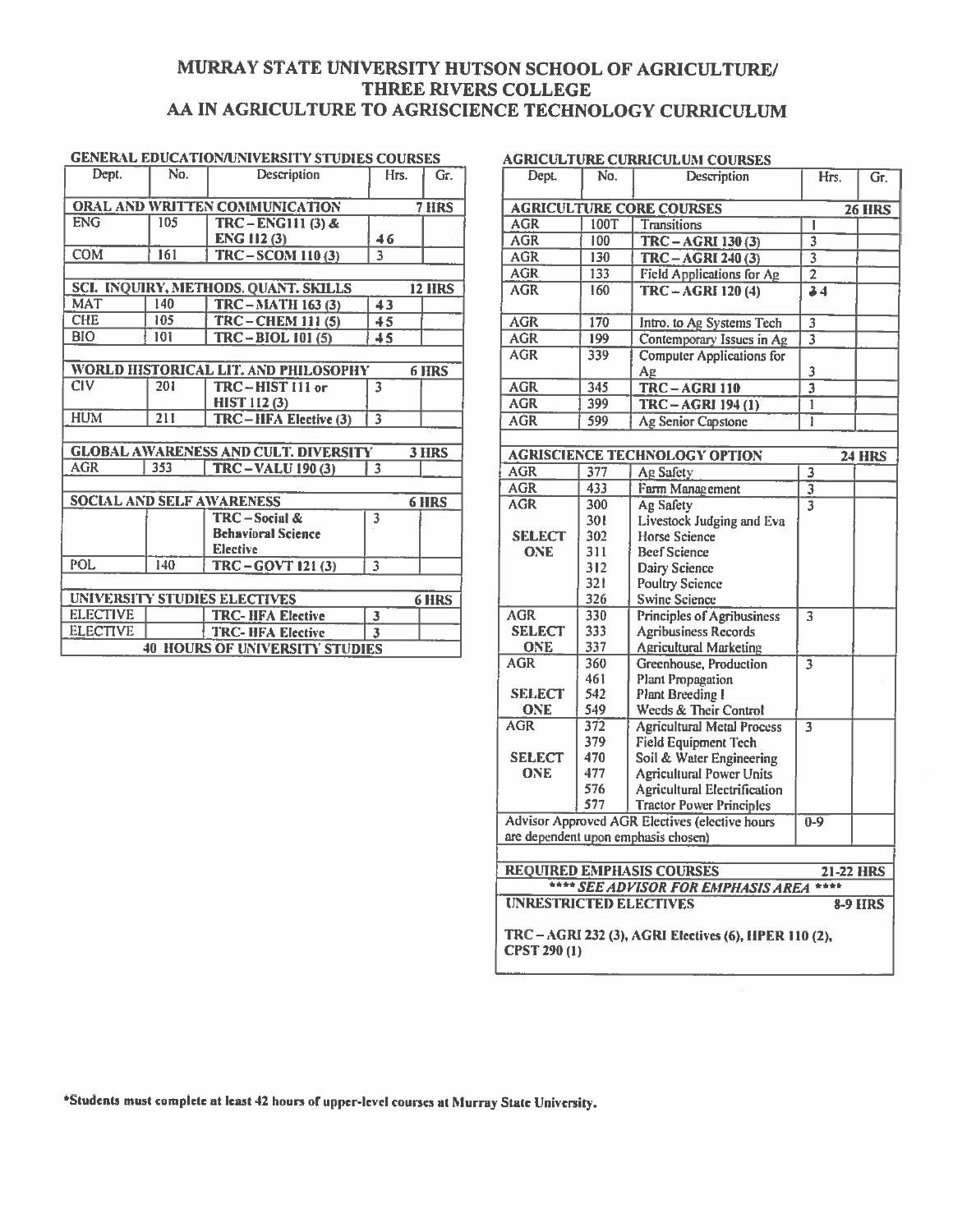#### MURRAY STATE UNIVERSITY HUTSON SCHOOL OF AGRICULTURE/ THREE RIVERS COLLEGE AA IN AGRICULTURE TO AGRIBUSINESS CURRICULUM

#### **GENERAL EDUCATION/UNIVERSITY STUDIES COURSES**

| Dept.             | No.                                      | Description                                 | Hrs.                    | Gr.           |  |
|-------------------|------------------------------------------|---------------------------------------------|-------------------------|---------------|--|
|                   |                                          | ORAL AND WRITTEN COMMUNICATION              |                         | 7 HRS         |  |
| <b>ENG</b>        | 105                                      | $TRC - ENG111(3)$ &                         |                         |               |  |
|                   |                                          | ENG 112 (3)                                 | 46                      |               |  |
| <b>COM</b>        | 161                                      | TRC-SCOM 110 (3)                            | $\overline{\mathbf{3}}$ |               |  |
|                   |                                          |                                             |                         |               |  |
|                   |                                          | SCI. INQUIRY, METHODS, QUANT. SKILLS        |                         | <b>12 HRS</b> |  |
| <b>MAT</b>        | 140                                      | <b>TRC-MATH 163 (3)</b>                     | 43                      |               |  |
| <b>CHE</b>        | 105                                      | $TRC - CHEM$ 111 (5)                        | 45                      |               |  |
| BIO.              | 101                                      | TRC-BIOL 101 (5)                            | 45                      |               |  |
|                   |                                          |                                             |                         |               |  |
|                   |                                          | WORLD'S HISTORICAL LITERARY & PHILOSOPHICAL |                         |               |  |
| <b>TRADITIONS</b> |                                          |                                             |                         | <b>6 HRS</b>  |  |
| CIV <sub></sub>   | 201                                      | TRC-HIST 111 or                             | 3                       |               |  |
|                   |                                          | HIST 112 (3)                                |                         |               |  |
| <b>HUM</b>        | 211                                      | TRC - HFA Elective (3)                      | 3                       |               |  |
|                   |                                          |                                             |                         |               |  |
|                   |                                          | <b>GLOBAL AWARENESS AND CULT. DIVERSITY</b> |                         | 3 HRS         |  |
| AGR               | 353                                      | $TRC - VALU$ 190 (3)                        | 3                       |               |  |
|                   |                                          |                                             |                         |               |  |
|                   |                                          | <b>SOCIAL AND SELF AWARENESS</b>            |                         | <b>6 HRS</b>  |  |
| ECO               | 230                                      | $TRC - ECON 211 (3)$                        | 3                       |               |  |
| POL               | 140                                      | $TRC - GOVT 121 (3)$                        |                         |               |  |
|                   |                                          |                                             |                         |               |  |
|                   |                                          | UNIVERSITY STUDIES ELECTIVES                |                         | <b>6 HRS</b>  |  |
| <b>ECO</b>        | 231                                      | Principles of                               |                         |               |  |
|                   |                                          | Microeconomics                              | 3                       |               |  |
|                   |                                          | TRC - HFA Elective (3)                      | $\overline{3}$          |               |  |
|                   | <b>HOURS OF UNIVERSITY STUDIES</b><br>40 |                                             |                         |               |  |

#### **AGRICULTURE CURRICULUM COURSES**

| Dept.      | No.                              | Description                      | Hrs. | Gr.           |
|------------|----------------------------------|----------------------------------|------|---------------|
|            | <b>AGRICULTURE CORE COURSES*</b> |                                  |      |               |
| AGR        | 100T                             | <b>Transitions</b>               |      | <b>26 HRS</b> |
| <b>AGR</b> | 100                              | <b>TRC-AGRI 130 (3)</b>          |      |               |
| AGR        | 130                              | <b>TRC-AGRI 240 (3)</b>          | 3    |               |
| <b>AGR</b> | 133                              | <b>Field Applications for Ag</b> |      |               |
| <b>AGR</b> | 160                              | <b>TRC-AGRI 120 (4)</b>          | 34   |               |
| <b>AGR</b> | 170                              | Intro, to Ag Systems Tech        | 3    |               |
| <b>AGR</b> | 199                              | Contemporary Issues in Ag        | 3    |               |
| <b>AGR</b> | 339                              | <b>Computer Applications for</b> |      |               |
|            |                                  | Αg                               | ٦    |               |
| AGR        | 345                              | <b>TRC-AGRI 110</b>              |      |               |

#### AGRICULTURE CURRICULUM COURSES CONTINUED

| Dept.                             | No.              | Description                                               | Hrs.                      | Gr.           |
|-----------------------------------|------------------|-----------------------------------------------------------|---------------------------|---------------|
| <b>AGR</b>                        | 399              | TRC-AGRI 194 (1)                                          | 1                         |               |
| <b>AGR</b>                        | 599              | <b>Ag Senior Capstone</b>                                 | 1                         |               |
|                                   |                  |                                                           |                           |               |
|                                   |                  | <b>AGRIBUSINESS OPTION COURSES</b>                        | 24-25 HRS                 |               |
| <b>ACC</b>                        | 200              | <b>Accounting I</b>                                       | 3                         |               |
| <b>AGR</b>                        | 328              | Stats for Food & Ag                                       | 3                         |               |
| <b>AGR</b>                        | 330              | <b>Principles of Agribusiness</b>                         | $\overline{\mathbf{3}}$   |               |
| <b>AGR</b>                        | 336              | Ag Marketing & Price                                      |                           |               |
|                                   |                  | <b>Analysis</b>                                           | 3                         |               |
| <b>AGR</b>                        | 337              | Ag Sales & Merchandising                                  |                           |               |
| <b>AGR</b>                        | 433              | Farm Management                                           | $\overline{\mathbf{3}}$   |               |
| <b>AGR</b>                        | $\overline{531}$ | <b>Ag Finance</b>                                         |                           |               |
| <b>AGR</b>                        | 552              | <b>Ag Policy</b>                                          | $\overline{\overline{3}}$ |               |
|                                   |                  |                                                           |                           |               |
|                                   |                  | <b>REQUIRED SUPPORT COURSES</b>                           |                           |               |
|                                   |                  | <b>SELECT ONE EMPHASIS LISTED BELOW</b>                   |                           |               |
|                                   |                  | <b>CROP PRODUCTION EMPHASIS</b>                           |                           | <b>15 HRS</b> |
| <b>AGR</b>                        | 455              | Soil Management                                           | 3                         |               |
| <b>AGR</b>                        | 546              | Pest Management                                           |                           |               |
| <b>AGR</b>                        | 547              | <b>Crop Management</b>                                    |                           |               |
| <b>AGR</b>                        | 549              | Weeds & Their Control                                     |                           |               |
| <b>AGR</b>                        | 555              | <b>Adv.</b> Soil Fertility                                | 3                         |               |
|                                   |                  |                                                           |                           |               |
|                                   |                  | <b>ENTREPRENEURSHIP EMPHASIS</b>                          |                           | 15 HRS        |
| <b>AGR</b>                        | 334              | <b>Entrepreneurship in Ag Bus</b>                         | 3                         |               |
| <b>MGT</b>                        | 350              | Fund. of Management                                       | 3                         |               |
| <b>MGT</b>                        | 358              | <b>Entrepreneurial Business</b>                           |                           |               |
|                                   |                  | Plan Development                                          | 3                         |               |
|                                   |                  | <b>Upper-level advisor</b><br>approved electives          | 6                         |               |
|                                   |                  |                                                           |                           |               |
| <b>GLOBAL EMPHASIS</b>            |                  |                                                           |                           | 15 HRS        |
| <b>MKT</b>                        | 360              | Marketing                                                 | 3                         |               |
| <b>MKT</b>                        | 568              | <b>Global Marketing</b>                                   |                           |               |
|                                   |                  | Management                                                | 3                         |               |
|                                   |                  | <b>Choose three of the following</b>                      |                           |               |
| <b>AGR</b>                        | 353              | World, Food & Ag                                          | $\overline{\mathbf{3}}$   |               |
| <b>AGR</b>                        | 529              | International Trade & Ag                                  | 3                         |               |
| <b>AGR</b>                        | 533              | Seminar in International Ag                               |                           |               |
|                                   |                  | Systems                                                   | 3                         |               |
|                                   |                  | Foreign Language Course                                   | 3                         |               |
|                                   |                  |                                                           |                           |               |
|                                   |                  | MARKETING/MANAGEMENT EMPHASIS                             |                           | <b>15 HRS</b> |
| MGT                               | 350              | Fund. of Management                                       | 3                         |               |
| MKT                               | 360              | Marketing                                                 | 3                         |               |
| FIN                               | 330              | <b>Principles of Finance</b><br>Upper-level advisor       |                           |               |
|                                   |                  | approved electives                                        | 6                         |               |
|                                   |                  |                                                           |                           |               |
| UNRESTRICTED ELECTIVES            |                  |                                                           | 14 to 15 HRS              |               |
|                                   |                  |                                                           |                           |               |
|                                   |                  | TRC - AGRI 232 (3), AGRI Electives (6), HFA Elective (3), |                           |               |
| <u>HPER 110 (3), CPST 290 (1)</u> |                  |                                                           |                           |               |
|                                   |                  |                                                           |                           |               |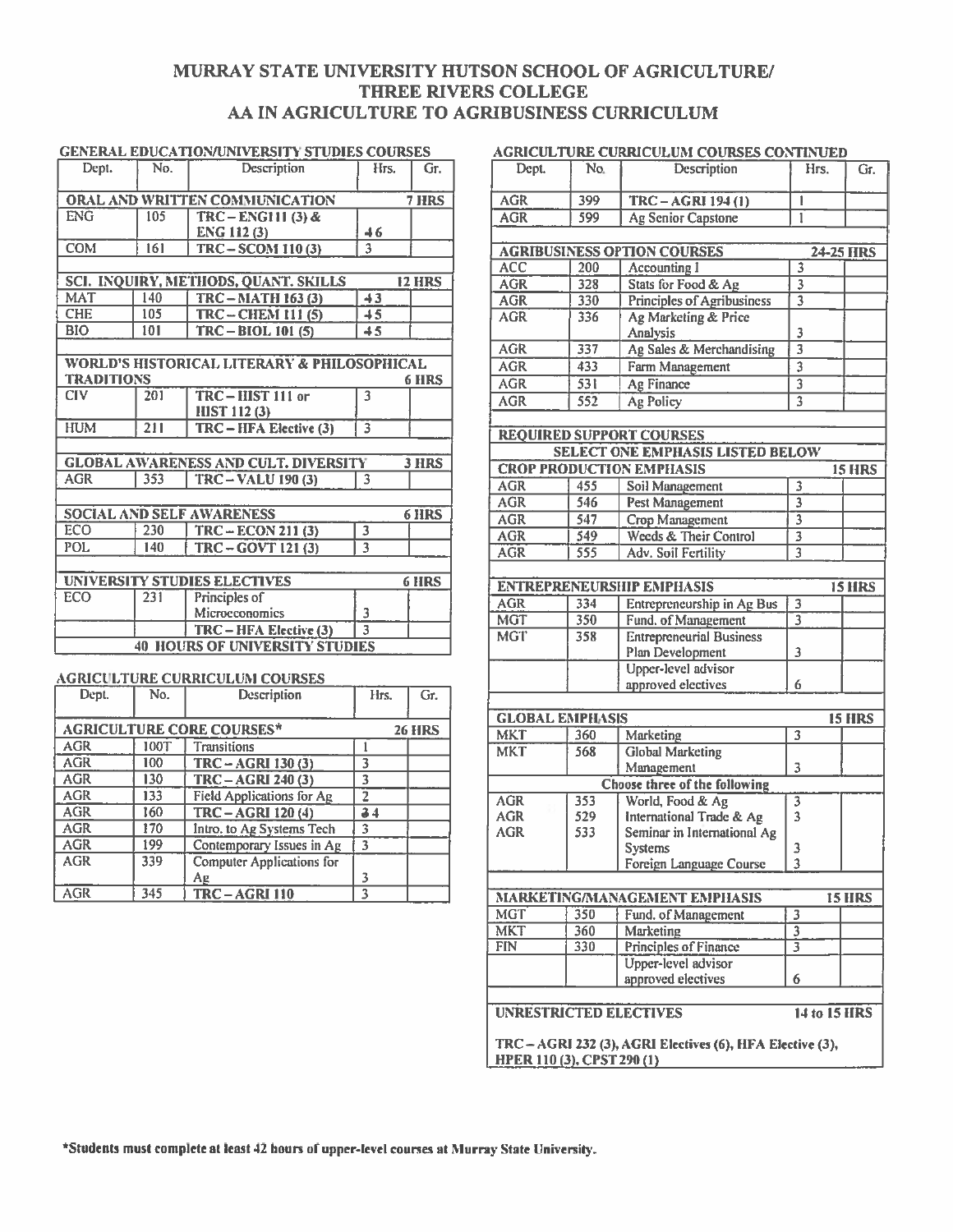#### MURRAY STATE UNIVERSITY HUTSON SCHOOL OF AGRICULTURE/ **THREE RIVERS COLLEGE** AA IN AGRICULTURE TO AGRONOMY CURRICULUM

| <b>GENERAL EDUCATION/UNIVERSITY STUDIES COURSES</b> |  |  |
|-----------------------------------------------------|--|--|
|                                                     |  |  |

| Dept.                                 | No. | Description                                 | Hrs. |  | Gr.           |
|---------------------------------------|-----|---------------------------------------------|------|--|---------------|
|                                       |     | ORAL AND WRITTEN COMMUNICATION              |      |  | 7 HRS         |
| <b>ENG</b>                            | 105 | $TRC-ENGI11(3)$ &                           |      |  |               |
|                                       |     | ENG 112 (3)                                 | 46   |  |               |
| <b>COM</b>                            | 161 | <b>TRC-SCOM 110 (3)</b>                     | 3    |  |               |
|                                       |     |                                             |      |  |               |
|                                       |     | SCI. INQUIRY, METHODS, QUANT, SKILLS        |      |  | <b>12 HRS</b> |
| <b>MAT</b>                            | 140 | TRC-MATH 163 (3)                            | 43   |  |               |
| <b>CHE</b>                            | 105 | <b>TRC-CHEM 111 (5)</b>                     | 45   |  |               |
| <b>BIO</b>                            | 222 | Botany                                      | 4    |  |               |
|                                       |     |                                             |      |  |               |
|                                       |     | WORLD HISTORICAL LIT. AND PHILOSOPHY        |      |  | <b>6 HRS</b>  |
| <b>CIV</b>                            | 201 | TRC-HIST 111 or                             | 3    |  |               |
|                                       |     | HIST 112 (3)                                |      |  |               |
| <b>HUM</b>                            | 211 | TRC-HFA Elective (3)                        | 3    |  |               |
|                                       |     |                                             |      |  |               |
|                                       |     | <b>GLOBAL AWARENESS AND CULT. DIVERSITY</b> |      |  | <b>3 HRS</b>  |
| <b>AGR</b>                            | 353 | <b>TRC-VALU 190 (3)</b>                     | 3    |  |               |
|                                       |     |                                             |      |  |               |
|                                       |     | <b>SOCIAL AND SELF AWARENESS</b>            |      |  | <b>6 HRS</b>  |
|                                       |     | TRC - Social &                              | 3    |  |               |
|                                       |     | <b>Behavioral Science</b>                   |      |  |               |
|                                       |     | Elective (3)                                |      |  |               |
| POL                                   | 140 | <b>TRC-GOVT 121 (3)</b>                     | 3    |  |               |
|                                       |     |                                             |      |  |               |
|                                       |     | <b>UNIVERSITY STUDIES ELECTIVES</b>         |      |  | 8 HRS         |
| <b>BIO</b>                            | 101 | <b>TRC-BIOL 101 (5)</b>                     | 45   |  |               |
| <b>ELECTIVE</b>                       |     | <b>TRC-HFA Elective</b>                     | 3    |  |               |
| <b>42 HOURS OF UNIVERSITY STUDIES</b> |     |                                             |      |  |               |

#### **AGRICULTURE CURRICULUM COURSES**

| Dept.                                             | No.        | Description                                          | Hrs.                      | Gr.           |
|---------------------------------------------------|------------|------------------------------------------------------|---------------------------|---------------|
| <b>AGRICULTURE CORE COURSES*</b><br><b>26 HRS</b> |            |                                                      |                           |               |
| <b>AGR</b>                                        | 100T       | <b>Transitions</b>                                   | 1                         |               |
| <b>AGR</b>                                        | 100        | TRC-AGRI 130 (3)                                     | $\overline{\mathbf{3}}$   |               |
| <b>AGR</b>                                        | 130        | <b>TRC-AGRI 240 (30</b>                              | 3                         |               |
| <b>AGR</b>                                        | 133        | <b>Field Applications for Ag</b>                     | $\overline{2}$            |               |
| <b>AGR</b>                                        | 160        | <b>TRC-AGRI 120 (4)</b>                              | $\overline{34}$           |               |
|                                                   |            |                                                      |                           |               |
| <b>AGR</b>                                        | 170        | Intro. to Ag Systems Tech                            | $\overline{\mathbf{3}}$   |               |
| <b>AGR</b>                                        | 199        | Contemporary Issues in Ag                            | $\overline{3}$            |               |
| <b>AGR</b>                                        | 339        | <b>Computer Applications for</b>                     |                           |               |
|                                                   |            | Ag                                                   | $\overline{\mathbf{3}}$   |               |
| <b>AGR</b>                                        | 345        | TRC-AGRI 110                                         | 3                         |               |
| <b>AGR</b>                                        | 399        | <b>TRC-AGRI 194 (1)</b>                              | $\mathbf{1}$              |               |
| <b>AGR</b>                                        | 599        | <b>Ag Senior Capstone</b>                            | ī                         |               |
|                                                   |            | <b>AGRONOMY OPTION COURSES</b>                       | <b>25 HRS</b>             |               |
| <b>AGR</b>                                        | 346        | Soil Science Lab                                     | l                         |               |
| <b>AGR</b>                                        | 455        | Soil Management                                      |                           |               |
| <b>AGR</b>                                        | 470        | Soil & Water Engineering                             | $\overline{\overline{3}}$ |               |
| <b>AGR</b>                                        | 471        | <b>Applications in Precision</b>                     | ₹                         |               |
|                                                   |            | Aα                                                   |                           |               |
| <b>AGR</b>                                        | 542        | <b>Plant Breeding I</b>                              | 3                         |               |
| <b>AGR</b>                                        | 546        | <b>Integrated Pest Mgt</b>                           | $\overline{\overline{3}}$ |               |
| <b>AGR</b>                                        | 547        | Crop Management                                      |                           |               |
| <b>AGR</b>                                        | 549        | <b>Weeds and Their Control</b>                       | 3                         |               |
| <b>AGR</b>                                        | <b>ELE</b> | <b>Agriculture Elective</b>                          | $\overline{3}$            |               |
|                                                   |            | <b>REQUIRED SUPPORT COURSES</b>                      |                           | <b>15 HRS</b> |
|                                                   |            | <b>SELECT ONE EMPHASIS LISTED BELOW</b>              |                           |               |
| <b>PRACTICUM EMPHASIS</b>                         |            |                                                      |                           | <b>15 HRS</b> |
| <b>AGR</b>                                        | 498        | <b>Agronomy Practicum</b>                            | $\overline{12}$           |               |
|                                                   |            | <b>Select One of the Following Courses</b>           |                           |               |
| <b>AGR</b>                                        | 330        | <b>Principles of Agribusiness</b>                    |                           |               |
| <b>AGR</b>                                        | 433        | Farm Management                                      |                           |               |
| <b>AGR</b>                                        | 543        | Records Mgt & Reg Issues                             |                           |               |
| AGR                                               | 571        | <b>Advanced Precision Ag</b>                         | 3                         |               |
|                                                   |            |                                                      |                           |               |
|                                                   |            | <b>SALES/PRODUCTION EMPHASIS</b>                     |                           | <b>15 HRS</b> |
| <b>AGR</b>                                        | 330        | Principles of Ag Bus                                 | 3                         |               |
| <b>AGR</b>                                        | 433        | Farm Management                                      |                           |               |
| <b>AGR</b>                                        | 333        | <b>Agribusiness Records &amp;</b>                    | 3                         |               |
|                                                   |            | Analysis                                             |                           |               |
| <b>AGR</b>                                        | 336        | Ag Marketing & Price                                 |                           |               |
|                                                   |            | Analysis<br>OR                                       |                           |               |
| <b>AGR</b>                                        | 337        | Ag Sales & Merchandising                             | 3                         |               |
|                                                   |            | <b>Agronomy Advisor Approved Elective:</b>           | 3                         |               |
|                                                   |            |                                                      |                           |               |
| <b>RESEARCH EMPHASIS</b>                          |            |                                                      |                           | <b>15 HRS</b> |
| <b>AGR</b>                                        | 328        | Stats for Food & Ag                                  | 3                         |               |
| <b>AGR</b>                                        | 571        | <b>Advanced Precision Ag</b>                         |                           |               |
| <b>BIO</b>                                        | 300        | Intro to Microbiology                                | 4                         |               |
|                                                   |            | <b>Agronomy Advisor Approved Research Electives:</b> | 5                         |               |
|                                                   |            |                                                      |                           |               |
| <b>UNRESTRICTED ELECTIVES</b><br><b>12 HRS</b>    |            |                                                      |                           |               |
|                                                   |            |                                                      |                           |               |

TRC-AGRI 232 (3), AGRI Electives (6), HFA Elective (3), **HPER 110 (2), CPST 290 (1)** 

\*Students must complete at least 42 hours of upper-level courses at Murray State University.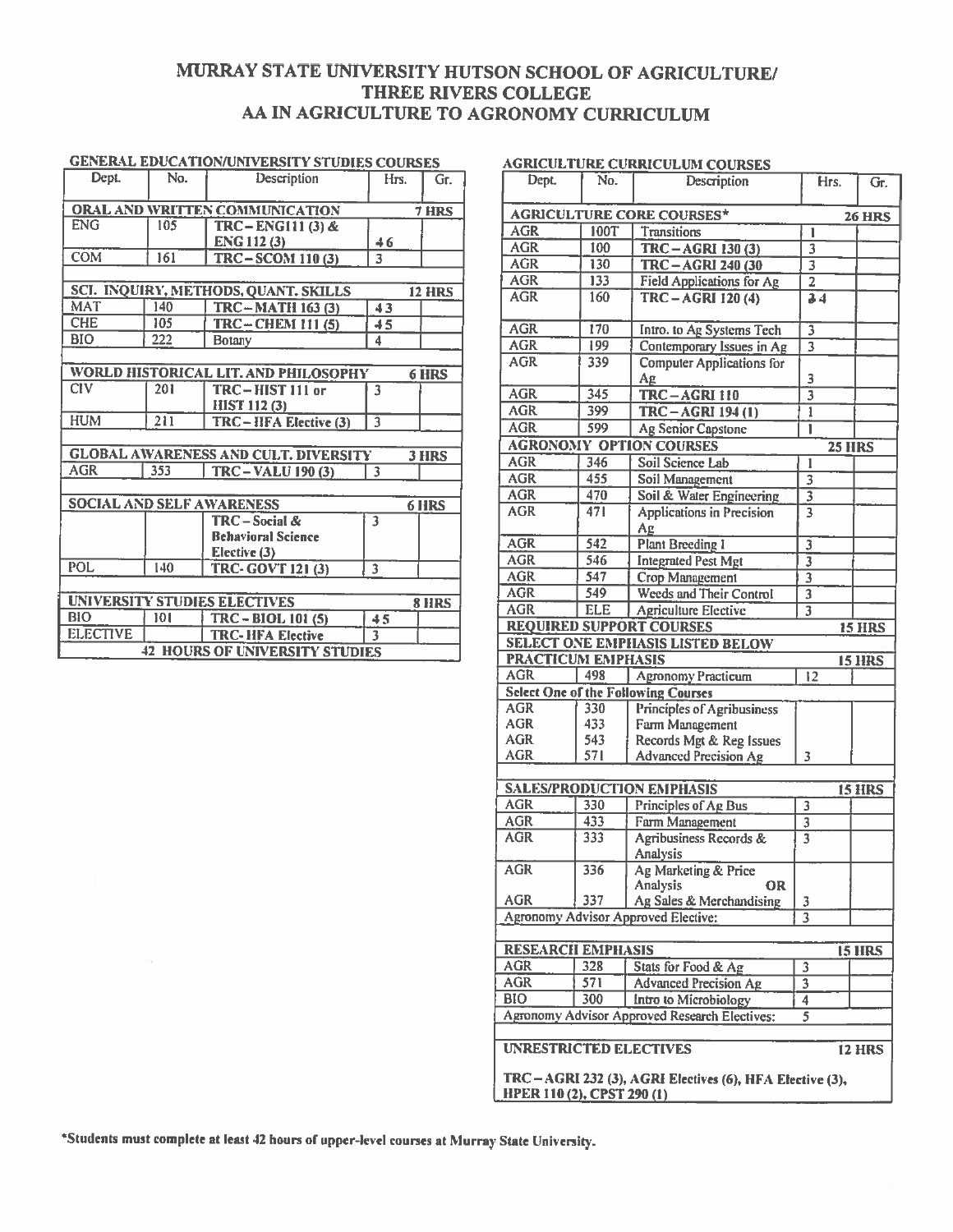#### **MURRAY STATE UNIVERSITY HUTSON SCHOOL OF AGRICULTURE/ THREE RIVERS COLLEGE AA IN AGRICULTURE TO ANIMAL/EQUINE SCIENCE CURRICULUM**

| Dept.                                             | No. | Description                                 | Hrs.          | Gr.   |
|---------------------------------------------------|-----|---------------------------------------------|---------------|-------|
|                                                   |     |                                             |               |       |
| ORAL AND WRITTEN COMMUNICATION<br>7 HRS           |     |                                             |               |       |
| <b>ENG</b>                                        | 105 | $TRC - ENG111(3)$ &                         |               |       |
|                                                   |     | ENG 112 (3)                                 | 46            |       |
| <b>COM</b>                                        | 161 | TRC - SCOM 110 (3)                          | 3             |       |
|                                                   |     |                                             |               |       |
| SCI. INQUIRY, METHODS, QUANT. SKILLS<br>12-13 HRS |     |                                             |               |       |
| <b>MAT</b>                                        | 140 | <b>TRC – MATH 163 (3)</b>                   | 43            |       |
| <b>CHE</b>                                        | 105 | <b>TRC – CHEM 111 (5)</b>                   | 45            |       |
| <b>BIO</b>                                        | 101 | <b>TRC - BIOL 101 (5)</b>                   | 45            |       |
|                                                   |     |                                             |               |       |
|                                                   |     | WORLD HISTORICAL LIT. AND PHILOSOPHY        |               | 6 HRS |
| <b>CIV</b>                                        | 201 | TRC – HIST 111 or                           | 3             |       |
|                                                   |     | <b>HIST 112(3)</b>                          |               |       |
| <b>HUM</b>                                        | 211 | TRC - HFA Elective (3)                      | $\mathcal{E}$ |       |
|                                                   |     |                                             |               |       |
|                                                   |     | <b>GLOBAL AWARENESS AND CULT. DIVERSITY</b> |               | 3 HRS |
| AGR                                               | 353 | <b>TRC - VALU 190 (3)</b>                   | 3             |       |
|                                                   |     |                                             |               |       |
|                                                   |     | SOCIAL AND SELF AWARENESS                   |               | 6 HRS |
|                                                   |     | Social & Behavioral                         | 3             |       |
|                                                   |     | Science Elective (3)                        |               |       |
| POL                                               | 140 | <b>TRC- GOVT 121 (3)</b>                    | 3             |       |
|                                                   |     |                                             |               |       |
| UNIVERSITY STUDIES ELECTIVES<br>6 HRS             |     |                                             |               |       |
| <b>ELECTIVE</b>                                   |     | <b>TRC- HFA Elective</b>                    | 3             |       |
| <b>ELECTIVE</b>                                   |     | <b>TRC-HFA Elective</b>                     | $\mathcal{R}$ |       |
| <b>40-41 HOURS OF UNIVERSITY STUDIES</b>          |     |                                             |               |       |

#### **AGRICULTURE CURRICULUM COURSES**

| Dept.                                                     | No.   | Description                           | Hrs.         | Gr. |
|-----------------------------------------------------------|-------|---------------------------------------|--------------|-----|
| <b>AGRICULTURE CORE COURSES*</b><br><b>26 HRS</b>         |       |                                       |              |     |
| AGR                                                       | 100T  | Transitions                           | 1            |     |
| AGR                                                       | 100   | <b>TRC- AGRI 130 (3)</b>              | 3            |     |
| AGR                                                       | 300   | Principles of Animal<br>Nutrition     | 3            |     |
| AGR                                                       | 310   | Applications in Animal<br>Tech        | 3            |     |
| AGR                                                       | 339   | Computer Applications for<br>Ag       | 3            |     |
| AGR                                                       | 399   | $\overline{TRC}$ – AGRI 194 $(1)$     | $\mathbf{1}$ |     |
| AGR                                                       | 504   | Diseases of Livestock                 | 3            |     |
| AGR                                                       | 599   | <b>Agriculture Senior</b><br>Capstone | 1            |     |
| AGR                                                       | 170   | Intro Ag Systems Tech                 | 3            |     |
|                                                           | 377   | <b>Agriculture Safety</b>             |              |     |
| <b>Select One</b>                                         | 373 & | <b>Animals in Disaster</b>            |              |     |
|                                                           | 374   | Livestock in Disaster                 |              |     |
| AGR                                                       | 403   | <b>Equine Reproduction</b>            | 3            |     |
| <b>Select One</b>                                         | 506   | Reproductive Physiology               |              |     |
|                                                           | 523   | AI Techniques for Cattle              |              |     |
|                                                           |       |                                       |              |     |
| <b>REQUIRED EMPHASIS</b>                                  |       |                                       | 23-24 HRS    |     |
| **** SEE ADVISOR FOR EMPHASIS AREA ****                   |       |                                       |              |     |
| Transfer Course that may be used in an Emphasis Area      |       |                                       |              |     |
| TRC-AGRI 240 Ag Econ & Mkt<br><b>MSU-AGR 130</b>          |       |                                       |              |     |
| TRC- AGRI 110 Soil and Soil Fert.<br>MSU-AGR 345          |       |                                       |              |     |
| <b>0-12 HRS</b><br><b>REQUIRED SUPPORT COURSES</b>        |       |                                       |              |     |
| (dependent upon emphasis selected)                        |       |                                       |              |     |
| **** SEE ADVISOR FOR EMPHASIS AREA ****                   |       |                                       |              |     |
| <b>UNRESTRICTED ELECTIVES</b><br><b>18-33 HRS</b>         |       |                                       |              |     |
| TRC – AGRI 232 Advanced Animal Science (3), AGRI 120 (3), |       |                                       |              |     |

**AGRI Electives (6), HPER 110 (2), CPST 290 (1)**